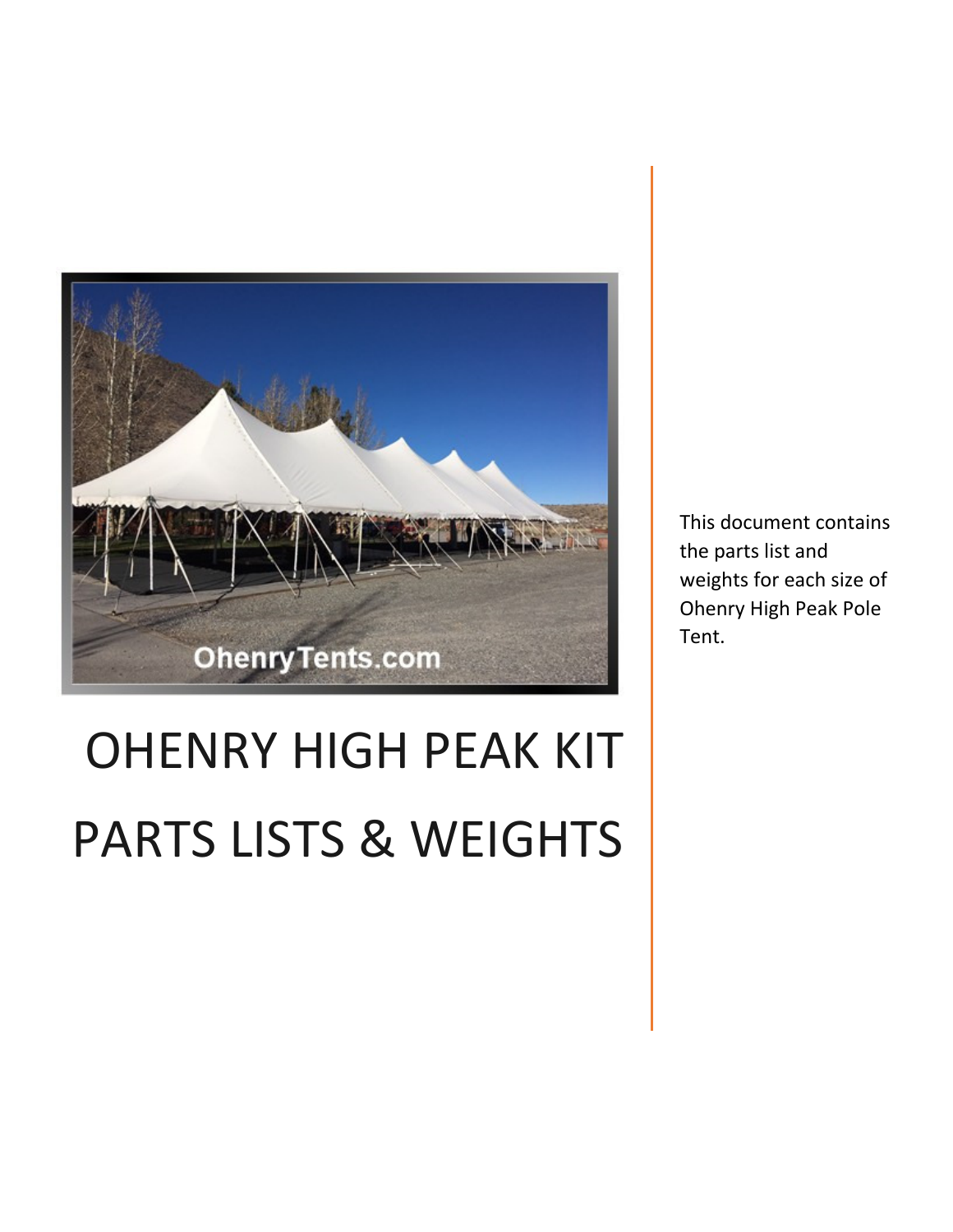# 20'x20' High Peak Pole tent!

20x20 High Peak Tent Top & hardware kit (no walls). Kit includes:20x20 tent top, 8-side poles, 1-14' center pole, 12-30" stakes, and 12 Ratchet Handles. Shipping weight = 407 LBS (excluding sidewalls)

## 20'x30' High Peak Pole tent!

20'x30' High Peak Tent Top & hardware kit (no walls). Kit includes: tent top, 10-side poles, 2-14' center poles, 14-24" stakes, and 14 Ratchet Handles. Shipping weight = 499LBS (excluding sidewalls)

## 20'x40' High Peak Pole tent!

20x40 High Peak Tent Top & hardware kit (no walls). Kit includes: 20x40 High Peak Tent top, 12 side poles, 2-14' center pole, 16-30" stakes, and 16 Ratchet Handles. Shipping weight = 559 LBS (excluding sidewalls)

# 30'x30' High Peak Pole tent!

30'x30' High Peak tent Top & hardware kit (no walls). Kit includes:30'x30' High Peak tent top (2 sections), 16-side poles, 1-21' center poles, 20-42" stakes, 4-Ratchet Sets, and 16 Ratchet Handles. Shipping weight = 733 LBS (excluding sidewalls)

#### 30'x50' High Peak Pole tent!

30'x50' High Peak tent Top & hardware kit (no walls). Kit includes: 30'x50' High Peak tent top (3 sections), 20-side poles, 2-21' center pole, 24-42" stakes, 4-Ratchet Sets, and 20 Ratchet Handles. Shipping weight = 1007 LBS (excluding sidewalls)

# 30'x70' High Peak Pole tent!

30'x70' High Peak tent Top & hardware kit (no walls). Kit includes: 30'x70' High Peak tent top (4 sections), 24-side poles, 3-21' center pole, 28-42" stakes, 6-Ratchet Sets, and 22 Ratchet Handles. Shipping weight = 1253 LBS (excluding sidewalls)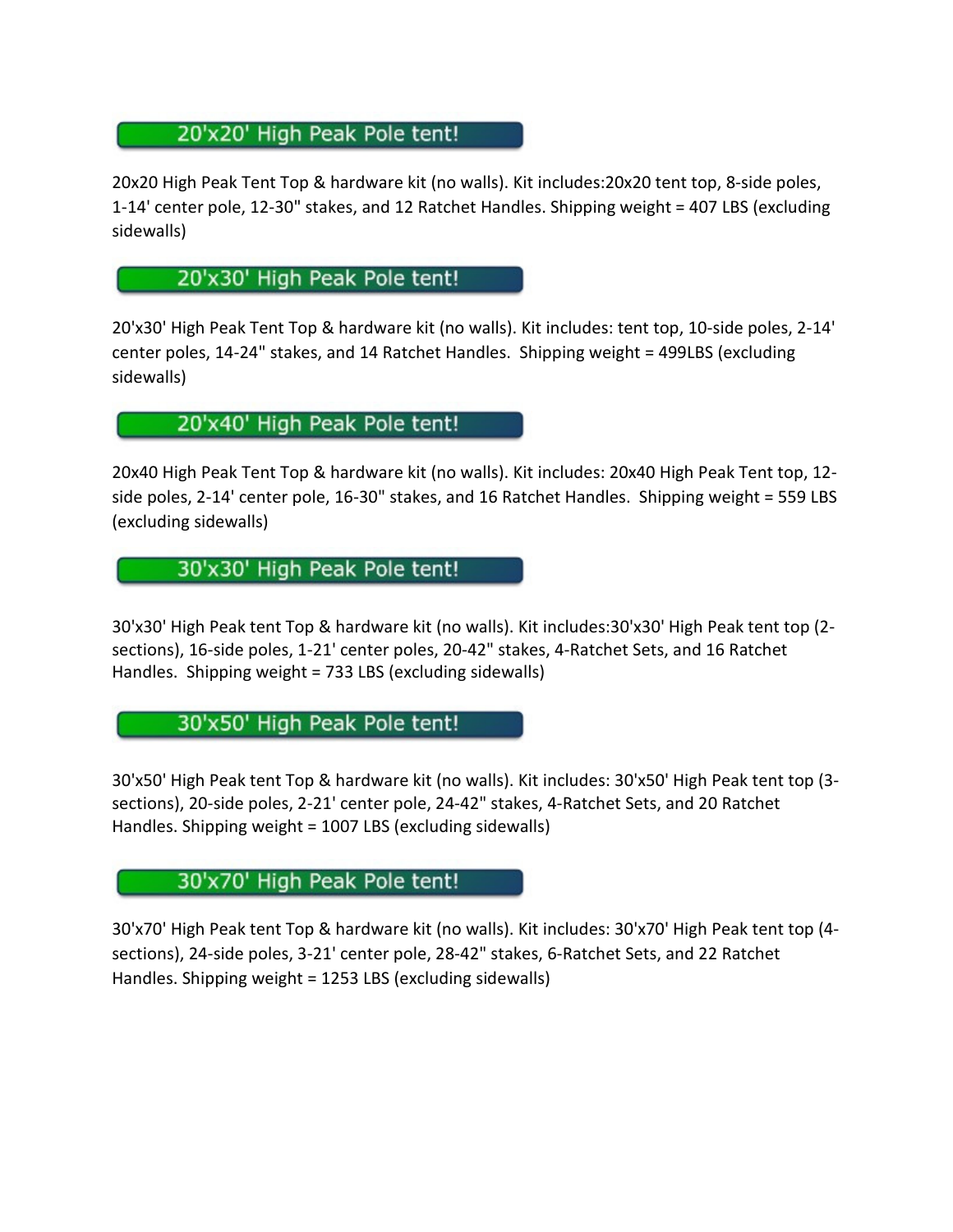# 30'x90' High Peak Pole tent!

30'x90' High Peak tent Top & hardware kit (no walls). Kit includes: 30'x90' High Peak tent top (5 sections), 28-side poles, 3-21' center pole, 32-42" stakes, 8-Ratchet Sets, and 24 Ratchet Handles. Shipping weight = 1499 BS (excluding sidewalls)

# 30x110' High Peak Pole tent!

30'x110' High Peak tent Top & hardware kit (no walls). Kit includes: 30'x110' High Peak tent top (6-sections), 32-side poles, 5-21' center poles, 36-42" stakes, 10-Ratchet Sets, and 26 Ratchet Handles. Shipping weight = 1910LBS (excluding sidewalls)

30'x130' Ohenry Pole Tent!

30'x130' High Peak tent Top & hardware kit (no walls). Kit includes: 30'x130' High Peak tent top (7-sections), 36-side poles, 6-21' center pole, 40-42" stakes, 12-Ratchet Sets, and 28 Ratchet Handles. Shipping weight = 2156 LBS (excluding sidewalls)

## 40'x40' High Peak Pole tent!

40'x40' High Peak tent Top & hardware kit (no walls). Kit includes: 40'x40' High Peak tent top (2 sections), 16-side poles, 1-21' center pole, 20-42" stakes, 2-Ratchet Sets, and 18 Ratchet Handles. Shipping weight = 839 LBS (excluding sidewalls)

#### 40'x60' High Peak Pole tent!

40'x60' High Peak tent Top & hardware kit (no walls). Kit includes: 40'x60' High Peak tent top (3 sections), 20-side poles, 2-21' center pole, 24-42" stakes, 4-Ratchet Sets, and 20 Ratchet Handles. Shipping weight = 1104 LBS (excluding sidewalls).

#### 40'x80' High Peak Pole tent!

40'x80' High Peak Tent Top & hardware kit (no walls). Kit includes: 40'x80' High Peak tent top (4-sections), 24-side poles, 3-21' center pole, 28-42" stakes, 6-Ratchet Sets, and 22 Ratchet Handles. Shipping weight = 1369 LBS (excluding sidewalls)

# 40'x100' High Peak Pole tent!

40'x100' High Peak tent Top & hardware kit (no walls). Kit includes: 40'x100' High Peak tent top (5-sections), 28-side poles, 4-21' center pole, 32-42" stakes, 8-Ratchet Sets, and 24 Ratchet Handles. Shipping weight = 1634 LBS (excluding sidewalls).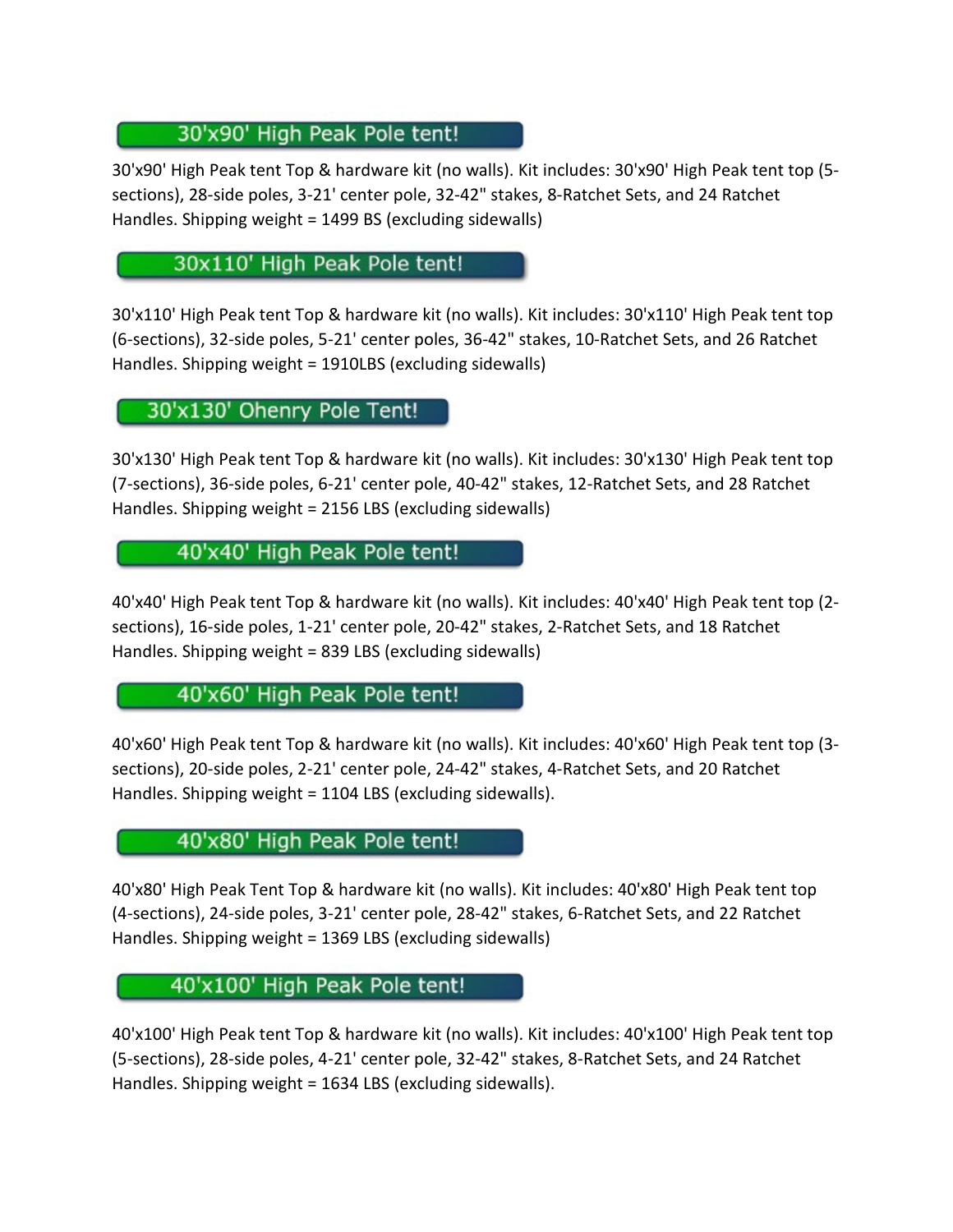# 40'x120' High Peak Pole tent!

40'x120' High Peak tent Top & hardware kit (no walls). Kit includes: 40'x120' High Peak tent top (6-sections), 32-side poles, 5-21' center pole, 36-42" stakes, 10-Ratchet Sets, and 26 Ratchet Handles. Shipping weight = 2004 LBS (excluding sidewalls)

#### 40'x140' High Peak Pole Tent!

40'x140' High Peak tent Top & hardware kit (no walls). Kit includes: 40'x140' High Peak tent top (7-sections), 38-side poles, 6-21' center pole, 40-42" stakes, 12-Ratchet Sets, and 28 Ratchet Handles. Shipping weight = 2434 LBS (excluding sidewalls)

#### 40'x160' High Peak Pole Tent!

40'x160' High Peak tent Top & hardware kit (no walls). Kit includes: 40'x160' High Peak tent top (8-sections), 44-side poles, 7-21' center pole, 44-42" stakes, 14-Ratchet Sets, and 30 Ratchet Handles. Shipping weight = 2860 LBS (excluding sidewalls)

40'x180' High Peak Pole Tent!

40'x180' High Peak tent Top & hardware kit (no walls). Kit includes: 40'x180' High Peak tent top (9-sections), 50-side poles, 8-21' center pole, 48-42" stakes, 16-Ratchet Sets, and 32 Ratchet Handles. Shipping weight = 3290 LBS (excluding sidewalls)

40'x200' High Peak Pole Tent!

40'x200' High Peak tent Top & hardware kit (no walls). Kit includes: 40'x200' High Peak tent top (10-sections), 56-side poles, 9-21' center pole, 52-42" stakes, 18-Ratchet Sets, and 34 Ratchet Handles. Shipping weight = 3720 LBS (excluding sidewalls)

#### 40'x220' High Peak Pole Tent!

40'x220' High Peak tent Top & hardware kit (no walls). Kit includes: 40'x220' High Peak tent top (11-sections), 62-side poles, 10-21' center pole, 56-42" stakes, 20-Ratchet Sets, and 36 Ratchet Handles. Shipping weight = 4150 LBS (excluding sidewalls)

# 60'x60' High Peak Pole tent!

60'x60' High Peak Tent Top & hardware kit (no walls). Kit includes: 60'x60' High Peak tent top (2-sections), 32-side poles, 2-21' center poles, 36-42" stakes, 2-Ratchet Sets, and 34 Ratchet Handles. Shipping weight = 1433 LBS (excluding sidewalls)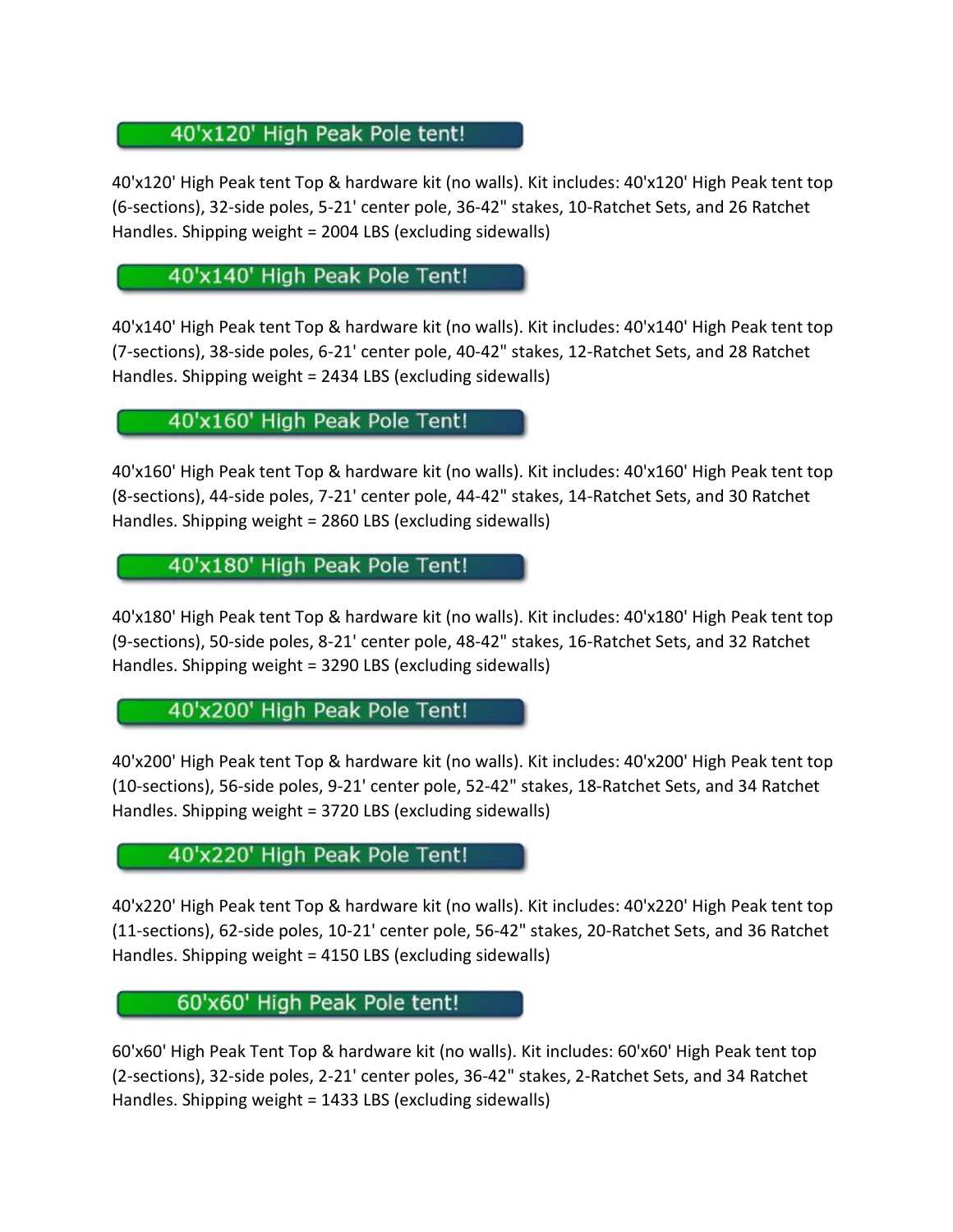# 60'x80' High Peak Pole tent!

60'x80' High Peak Tent Top & hardware kit (no walls). Kit includes: 60'x80' High Peak tent top (3-sections), 36-side poles, 4-21' center poles, 40-42" stakes, 4-Ratchet Sets, and 36 Ratchet Handles. Shipping weight = 1891 LBS (excluding sidewalls)

# 60'x100' High Peak Pole tent!

60'x100' High Peak Tent Top & hardware kit (no walls). Kit includes: 60'x100' High Peak tent top (4-sections), 40-side poles, 6-21' center poles, 44-42" stakes, 6-Ratchet Sets, and 38 Ratchet Handles. Shipping weight = 2244 LBS (excluding sidewalls)

# 60'x120' High Peak Pole tent!

60'x120' High Peak Tent Top & hardware kit (no walls). Kit includes: 60'x120' High Peak tent top (5-sections), 44-side poles, 8-21' center poles, 48-42" stakes, 8-Ratchet Sets, and 40 Ratchet Handles. Shipping weight = 2597 LBS (excluding sidewalls)

## 60'x140' High Peak Pole tent!

60'x140' High Peak Tent Top & hardware kit (no walls). Kit includes: 60'x150' High Peak tent top (6-sections), 48-side poles, 10-21' center poles, 52-42" stakes, 10-Ratchet Sets, and 42 Ratchet Handles. Shipping weight = 3010 LBS (excluding sidewalls)

#### 60'x160' High Peak Pole tent!

60'x160' High Peak Tent Top & hardware kit (no walls). Kit includes: 60'x160' High Peak tent top (8-sections), 52-side poles, 12-21' center poles, 56-42" stakes, 12-Ratchet Sets, and 44 Ratchet Handles. Shipping weight = 3363 LBS (excluding sidewalls)

#### 60'x180' High Peak Pole tent!

60'x180' High Peak Tent Top & hardware kit (no walls). Kit includes: 60'x180' High Peak tent top (9-sections), 56-side poles, 14-21' center poles, 60-42" stakes, 14-Ratchet Sets, and 46 Ratchet Handles. Shipping weight = 3881 LBS (excluding sidewalls)

#### 60'x200' High Peak Pole Tent!

60'x200' High Peak Tent Top & hardware kit (no walls). Kit includes: 60'x200' High Peak tent top (10-sections), 60-side poles, 16-21' center poles, 64-42" stakes, 16-Ratchet Sets, and 48 Ratchet Handles. Shipping weight = 4399 LBS (excluding sidewalls)